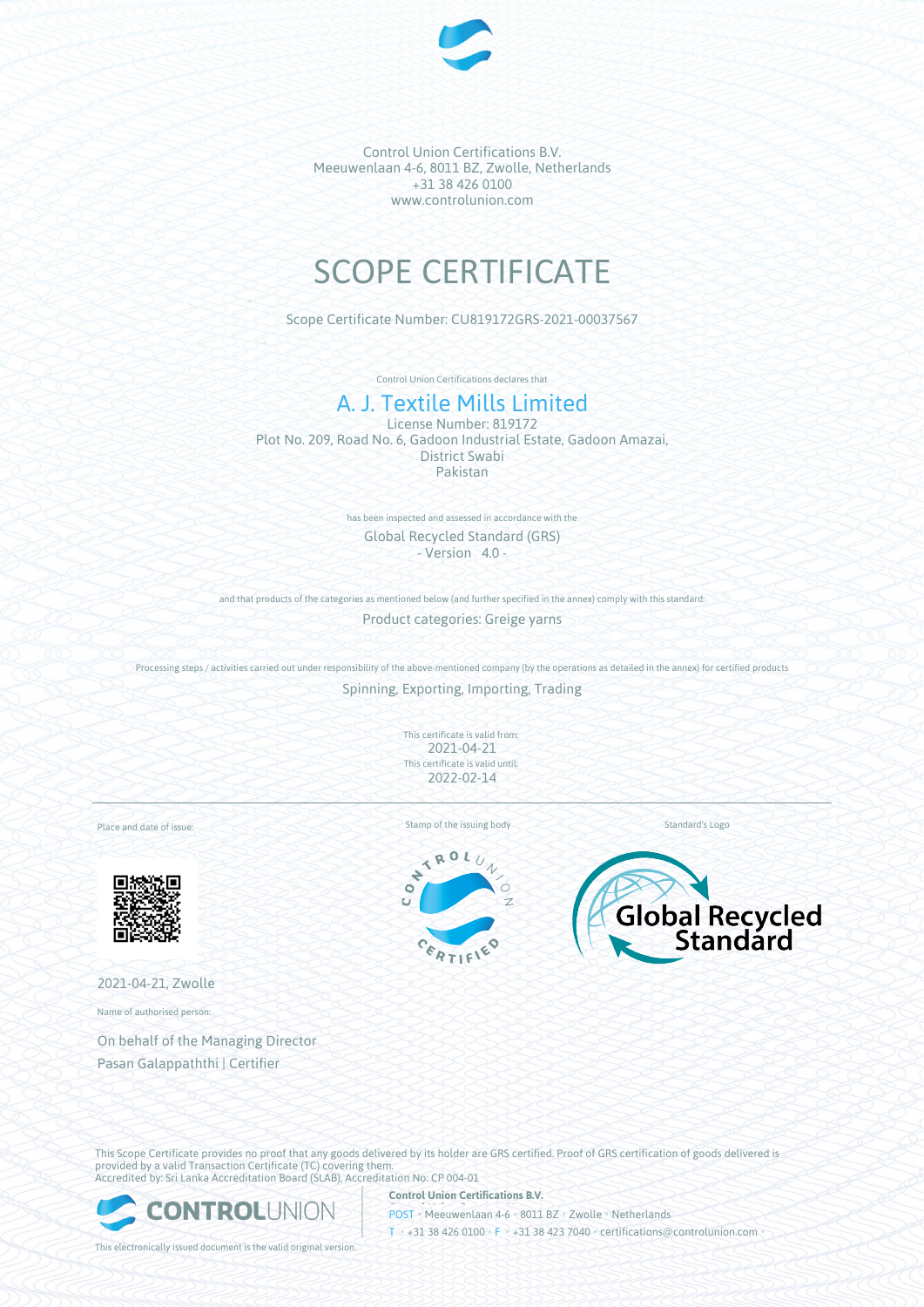

## **A. J. Textile Mills Limited Global Recycled Standard (GRS)**

## Products Annex to certificate no. CU819172GRS-2021-00037567 In specific the certificate covers the following products:

| <b>Product category</b> | <b>Product details</b> | <b>Material composition</b>                                                                                                                    | Label grade             |
|-------------------------|------------------------|------------------------------------------------------------------------------------------------------------------------------------------------|-------------------------|
| Greige yarns            | Carded yarns           | 90.0% Recycled Post-Consumer Cotton<br>9.0% Conventional Cotton<br>1.0% Conventional Elastane (Spandex)                                        | Post-Consumer           |
| Greige yarns            | Carded yarns           | 90.0% Recycled Post-Consumer Cotton<br>10.0% Conventional Cotton                                                                               | Post-Consumer           |
| Greige yarns            | Carded yarns           | 10.0% Conventional Cotton<br>90.0% Recycled Pre-Consumer Cotton                                                                                | Pre-Consumer            |
| Greige yarns            | Carded yarns           | 100.0% Recycled Pre-Consumer Cotton                                                                                                            | Pre-Consumer            |
| Greige yarns            | Carded yarns           | 2.0% Conventional Elastane (Spandex)<br>48.0% Conventional Cotton<br>40.0% Recycled Post-Consumer Cotton<br>10.0% Recycled Pre-Consumer Cotton | Pre & Post-<br>Consumer |
| Greige yarns            | Carded yarns           | 2.0% Conventional Elastane (Spandex)<br>48.0% Conventional Cotton<br>50.0% Recycled Pre-Consumer Cotton                                        | Pre-Consumer            |
| Greige yarns            | Carded yarns           | 25.0% Recycled Post-Consumer Cotton<br>25.0% Recycled Pre-Consumer Cotton<br>50.0% Conventional Cotton                                         | Pre & Post-<br>Consumer |
| Greige yarns            | Carded yarns           | 72.0% Conventional Cotton<br>28.0% Recycled Post-Consumer Cotton                                                                               | Post-Consumer           |
| Greige yarns            | Carded yarns           | 40.0% Conventional Cotton<br>30.0% Recycled Post-Consumer Cotton<br>30.0% Recycled Pre-Consumer Cotton                                         | Pre & Post-<br>Consumer |
| Greige yarns            | Carded yarns           | 70.0% Conventional Cotton<br>30.0% Recycled Pre-Consumer Cotton                                                                                | Pre-Consumer            |
| Greige yarns            | Carded yarns           | 2.0% Conventional Elastane (Spandex)<br>50.0% Recycled Post-Consumer Cotton<br>48.0% Conventional Cotton                                       | Post-Consumer           |
| Greige yarns            | Carded yarns           | 50.0% Recycled Pre-Consumer Cotton<br>50.0% Organic Cotton                                                                                     | Pre-Consumer            |
| Greige yarns            | Carded yarns           | 70.0% Recycled Pre-Consumer Cotton<br>30.0% Conventional Cotton                                                                                | Pre-Consumer            |

## Products made with Organic fibers are also certified to the Organic Content Standard or Global Organic Textile Standard.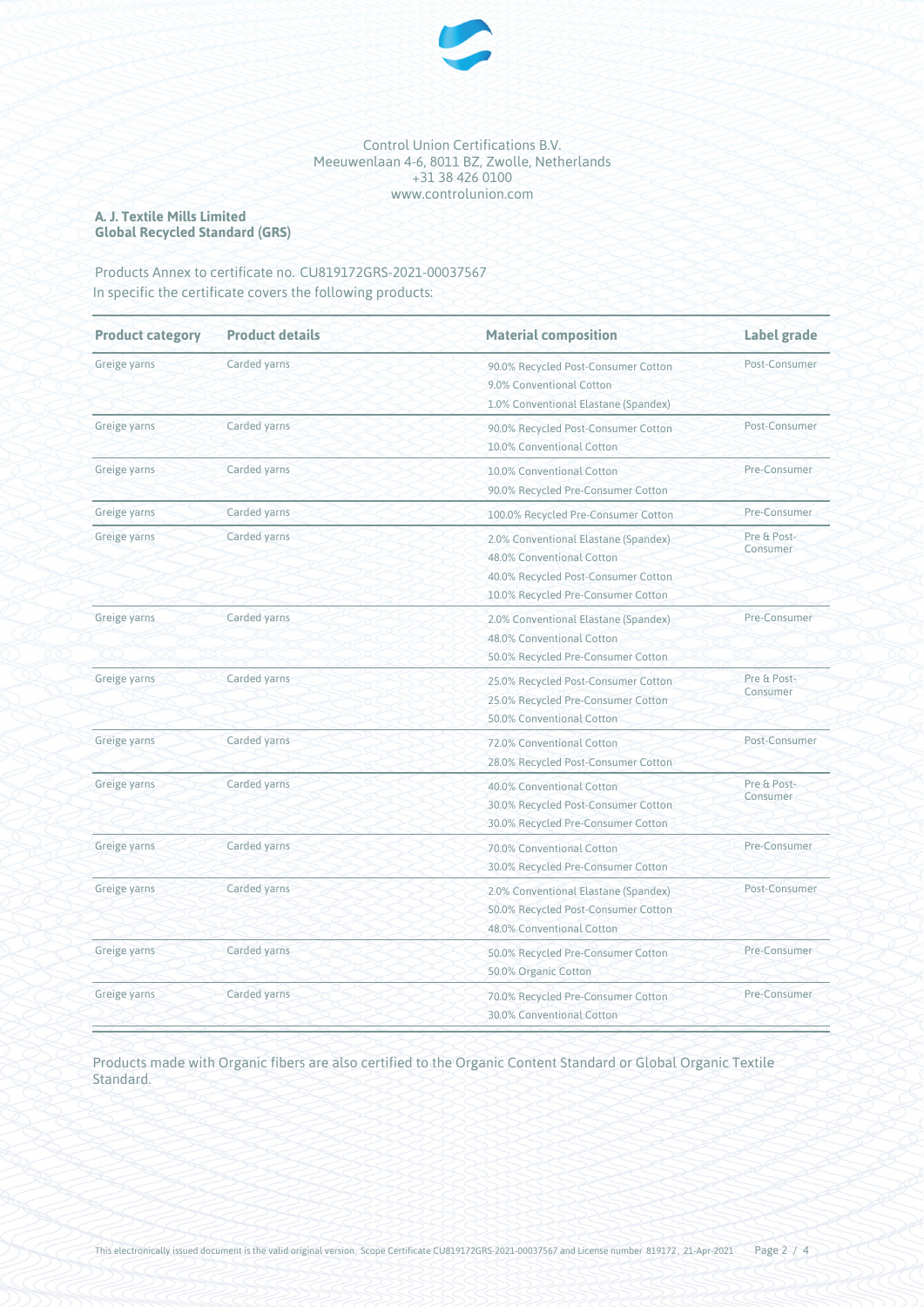

**A. J. Textile Mills Limited Global Recycled Standard (GRS)**

Place and date of issue:









2021-04-21, Zwolle

Name of authorised person:

On behalf of the Managing Director Pasan Galappaththi | Certifier